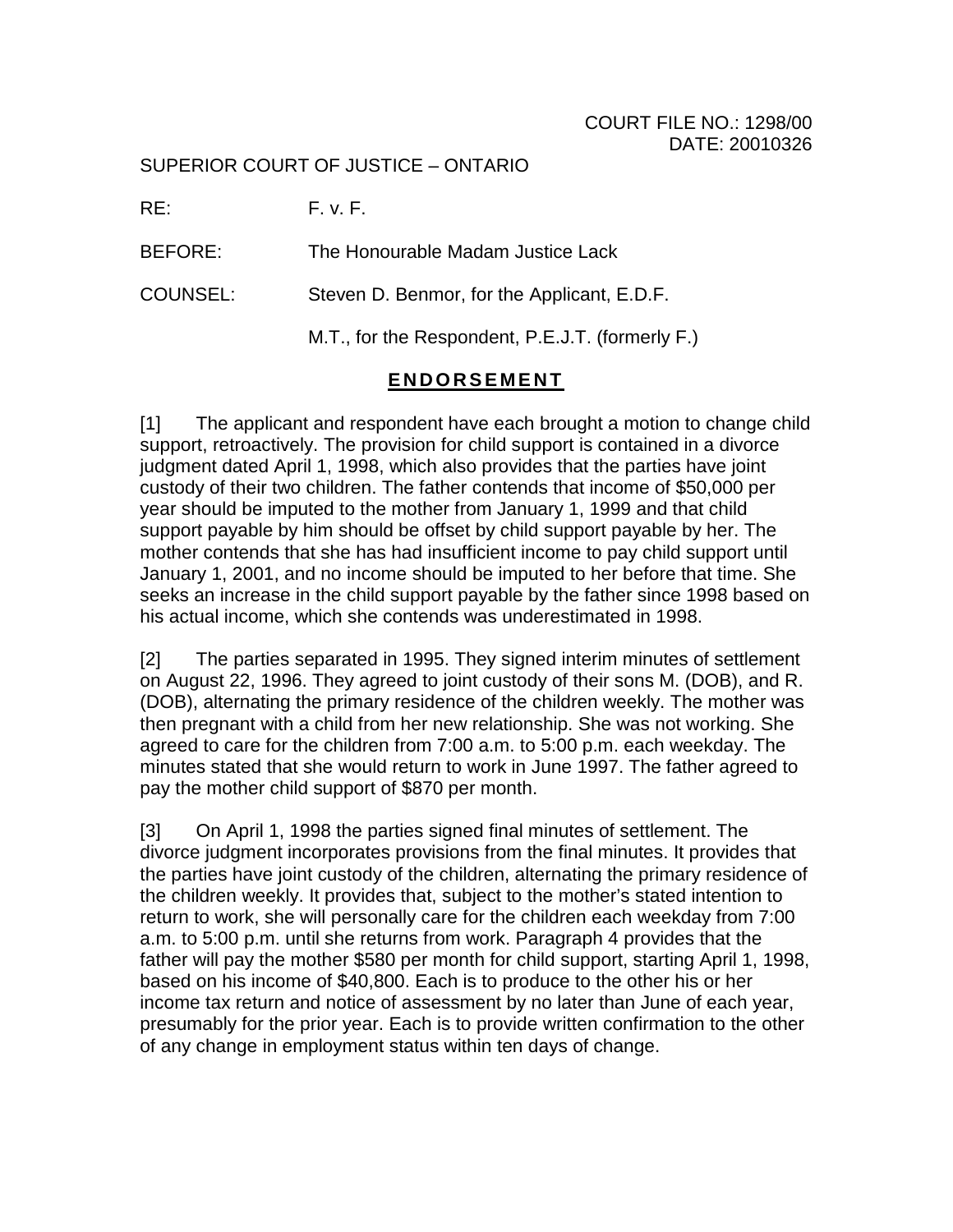[4] To succeed on a motion to change child support, a party must prove that there has been a change in circumstances under section 17 of the *Divorce Act*, R.S.C. 1985, c. 3,  $(2^{nd}$  Supp.), as amended. To do so he or she must show under subparagraph 14(a) of the *Federal Child Support Guidelines*, SOR/97-175, as amended, that there has been a change of circumstances, which would result in a different child support order under the *Guidelines.*

[5] Section 9 of the *Guidelines* provides that where a spouse exercises a right of access to, or has physical custody of a child for not less than 40 percent of the time over the course of a year, the amount of the child support must be determined taking into account the amounts set our in the applicable tables for each of the spouses; the increased costs of shared custody arrangements; and, the conditions, means, needs and other circumstances of each spouse and of any child for whom support is sought.

[6] Throughout the years 1998 and 1999 the mother cared for the two children weekdays from 7:00 a.m. to 5:00 p.m. during the weeks when the children had their primary residence with her and during the weeks when they had their primary residence with the father. This continued until December 1999. I am not persuaded that the children were in the father's physical custody for 40 percent of the time in 1999. As a result, section 9 of the *Guidelines* does not apply to that year. The father fails in his claim for a variation in child support for the year 1999.

[7] The divorce judgment provided that child support payments starting April 1, 1998 were based on the father's income of \$40,800. There has been no change in the amount that the father has paid since April 1, 1998.

[8] Section 15 of the *Guidelines* provides that a spouse's annual income is determined in accordance with sections 16 to 20 of the *Guidelines.* Section 16 provides that, subject to sections 17 to 20, a spouse's annual income is to be determined using the sources of income set out under the heading "Total income" in the T1 General form issued by Revenue Canada, adjusted in accordance with Schedule III of the *Guidelines*.

[9] Section 19 of the Guidelines provides that the court may impute such amount of income to a party, as it considers appropriate in the circumstances. One circumstance is where the person unreasonably deducts expenses from income: paragraph 19(1)(g). Subsection 19(2) provides that the reasonableness of an expense deduction is not solely governed by whether the deduction is permitted under the *Income Tax Act.* 

[10] The father's income from employment in 1998 was \$44,607.34. He had interest income of \$91.98. He operated a consulting business. He showed a loss of \$1,023.62 from the business. The business had \$6,774 in revenue. The expenses, which resulted in the loss, were home office expenses of \$2,345,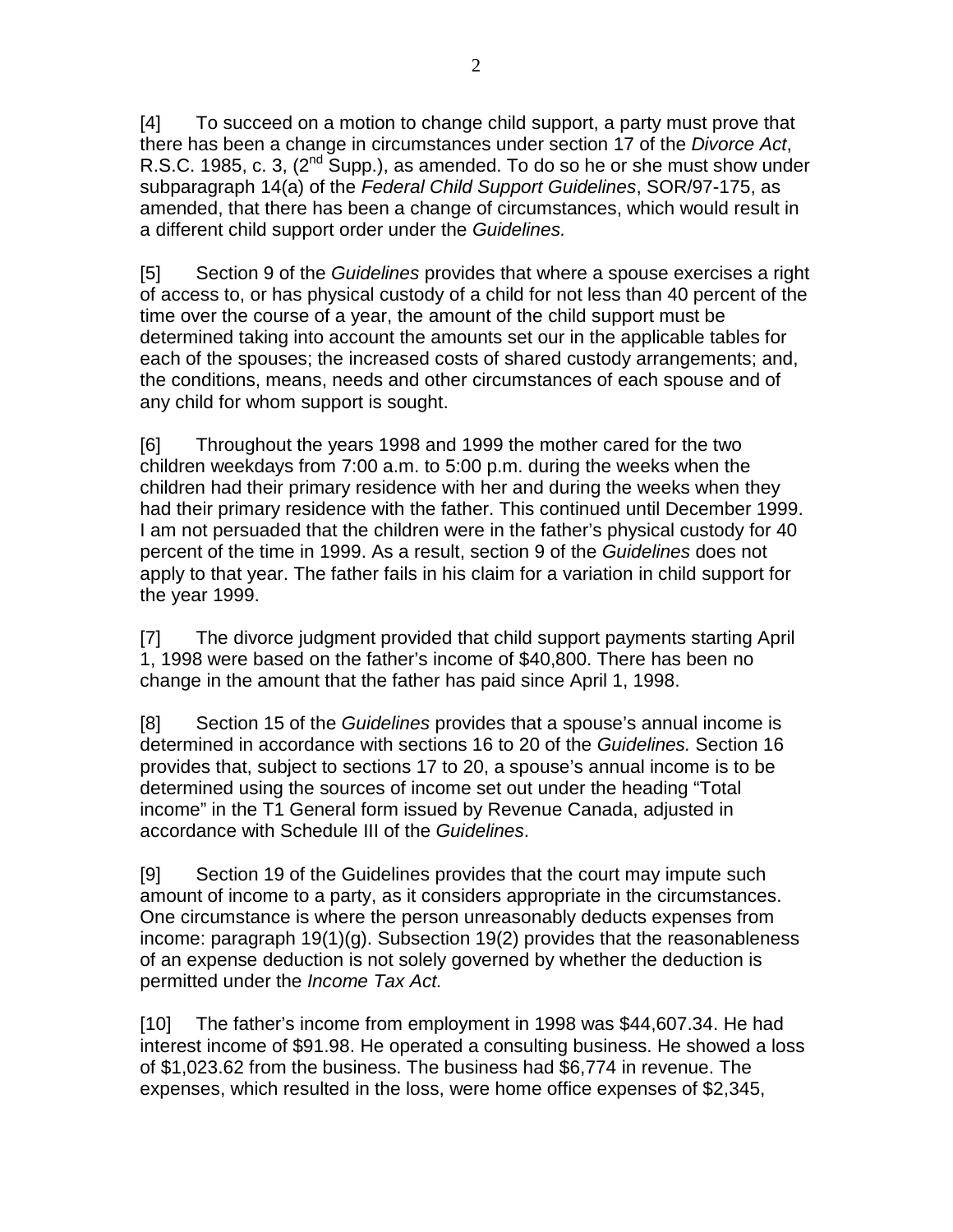vehicle expenses of \$2,415.62, legal and accounting expenses of \$1,372 and membership, subscription and other expenses of \$1,665.

[11] The father's income from employment in 1999 was \$50,209.48. His consulting business showed no income. The business had \$7,721.25 in revenue. The expenses, which offset the revenue were home office expenses of \$2,343.33, vehicle expenses of \$1,978.86, capital cost allowance of \$231.27, and other expenses of \$3,167.79.

[12] It is difficult to accept that anyone, particularly someone who has a fulltime job and two small children would engage in a sideline business for two consecutive years that produced no net benefit. No financial statements were produced for the business. The home office expense is unreasonable, particularly since the father had little accommodation expense before he purchased a home in June 1998. He had only one vehicle. The other business expenses in each year are high in relation to the revenue produced. For 1998, I exclude his home office expenses and reduce the other expenses by one-third. I impute \$3,140 in business income. For 1999, I assume an increase in business income, proportionate to the increase in gross revenue over the previous year. I impute \$3,578 in business income. The amount imputed for each year represents approximately 46% of gross revenues. In my view, it is unlikely that the father would have carried on business if his net return had been any less.

[13] I find the father's income in 1998 is \$47,839.32. The table amount of support for two children is \$671 per month. I find the father's income in 1999 is \$53,787.48. The table amount of support for two children is \$747 per month. There is no reason, on the evidence, to conclude that his income for 2000 will be substantially less. The mother succeeds in her request for a retroactive increase in child support for 1998 and 1999.

[14] After September 1999, both children were in school full-time. Following December 1999, the mother no longer cared for the children in the mornings during the father's weeks. I am satisfied that section 9 of the *Guidelines* applies to the determination of child support for the year 2000 and following.

[15] The father argues that the 1998 minutes of settlement amounted to a commitment by the mother to return to work. It is his position that the mother should have returned to work in January 1999, which was 6 months after the birth of her fourth child, her second child from her new relationship. He contends that the court should impute of \$50,000 per year to the mother starting in January 1999, based on what she earned when she had a job.

[16] The mother has a university degree. She was employed throughout the marriage. She worked as a pension and benefits administrator for five years. Then she worked as an assistant bank manager at an annual salary of \$48,000. She lost that job. At the time of the separation, she was an assistant bank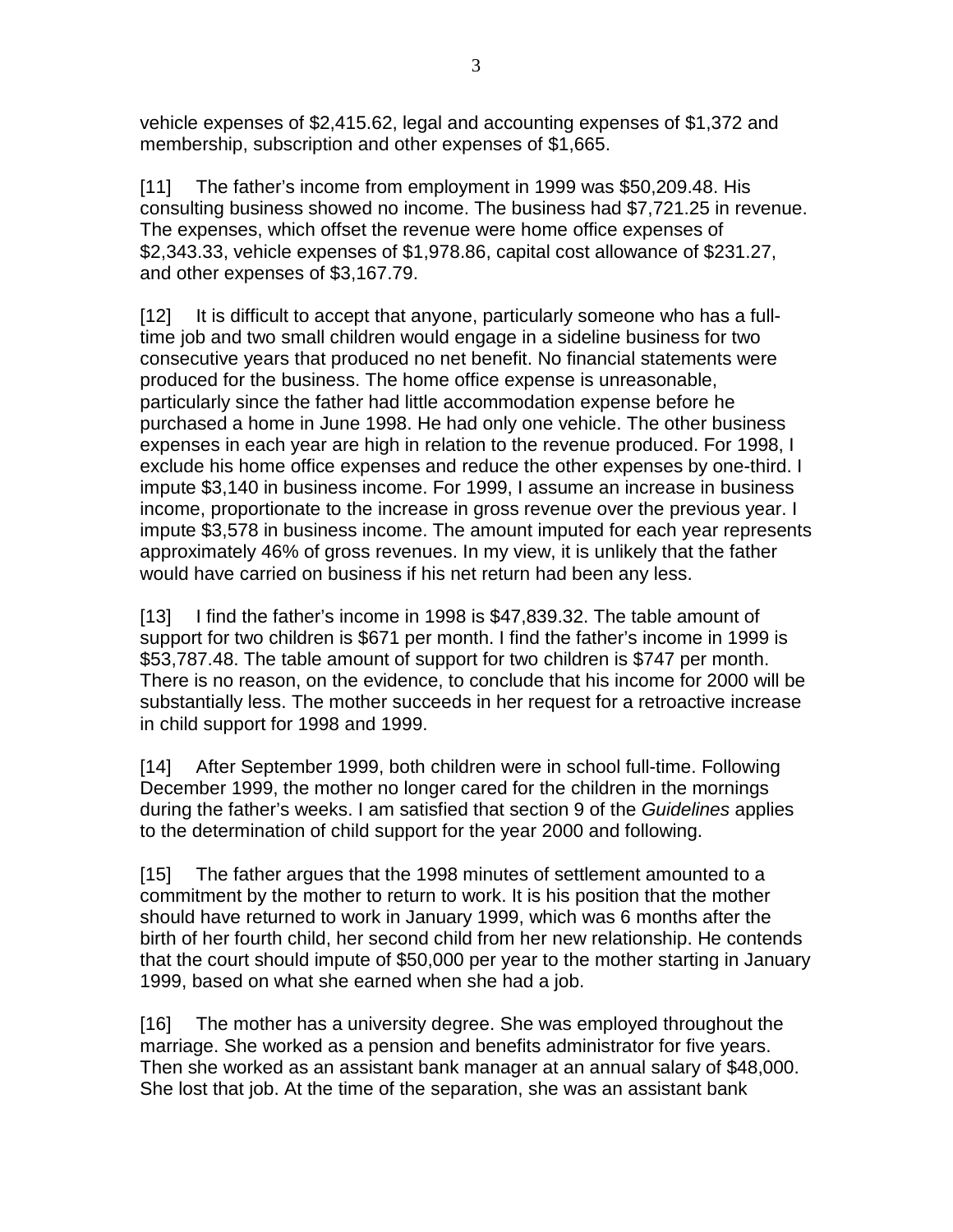manager earning \$42,000 per year. She lost that job in May 1996. She received what she termed "a reasonable settlement". At the time of the divorce judgment, April 1998, she had not resumed employment and was pregnant with a second child from her new relationship.

[17] It is obvious that the parties expected that the mother would return to work. That, however, does not justify the conclusion that by January 1999 she should have been employed full-time at annual salary of \$50,000. Neither the minutes nor the judgment specified when she was expected to obtain employment. Her childcare responsibilities may be taken into account in determining whether to impute income. She has significant childcare obligations. There are two children of the marriage, and between 1996 and 1998 she gave birth to two other children. It appears that the most she ever earned from employment was \$48,000, but she was terminated from that job and from the next job.

[18] The mother outlined in her affidavit what steps has taken to find employment. She stated that she has been looking for work since the spring of 1997. She used the services of an agency. She attended training sessions to learn how "to network". By November 1997 she was pregnant. In April 1998, she began efforts to start a business. She became involved in a government program. She attended classes in the month of May 1998. She submitted a business plan, with the business to start in September 1998. In June 1998, she registered her business. In July 1998, the baby was born. She then became involved in a networking group. In June 1999, she pursued a project but it fell through. She filed a list of over 250 potential employers to whom she submitted applications between March 1998 and December 1999. She also filed copies of application letters that she had written and replies that she had received. In December 1999, she worked at Wal-Mart for 5 weeks over the Christmas season. After these proceedings began, she received an undated confirmation of a contract with a childcare facility to layout, script and print an administration manual for its business functions. The payment structure had not been finalized but the project was not to exceed a price of \$25,000 or 12 months for completion. She is on the board of directors of the organization. She deposed that the contract was effective November 1, 2000.

[19] I do not accept the mother's evidence of her efforts to find employment. Of the over 250 posts she applied for, only two were in the banking industry. Many seem completely unsuitable for her. She does not mention having had even one job interview. She has not been candid. I am also sceptic that the undated contract with the childcare facility is a bona fide arrangement. The letter is undated, the amount of remuneration is written in by hand, and she appears to have a non-arms length relationship with the business. Nevertheless, in view of the needs of her children and in view of her employment history, it is unreasonable to expect that the mother should have obtained a job paying \$50,000 a year by January 1, 1999.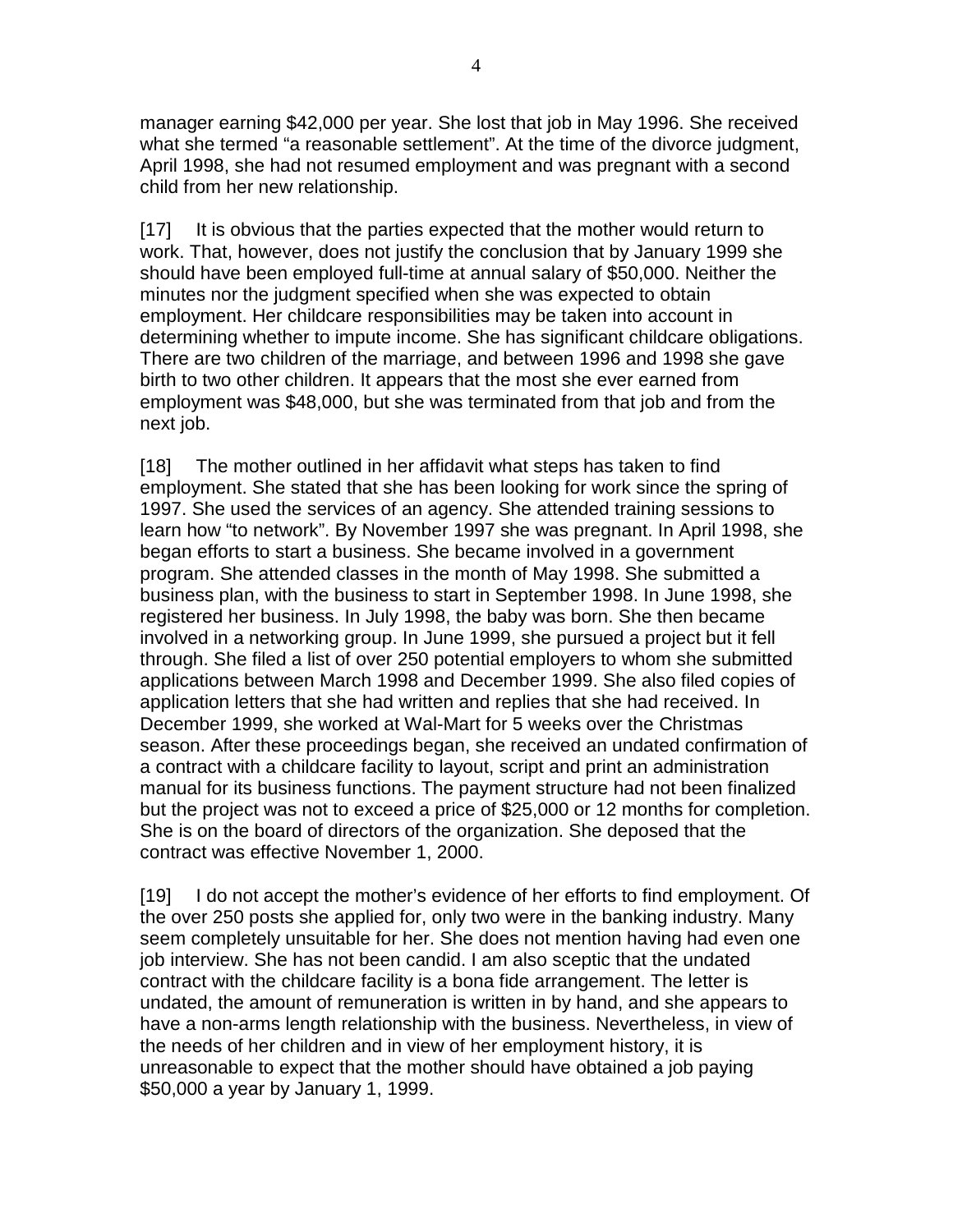[20] The mother's income from employment in 1999 was \$1,171.08. In addition, she had income of \$6,000 from employment insurance benefits. She had registered retirement savings income of \$4,877.80. She had a business loss of \$710.27 and a professional income loss of \$9,819.20. On that basis, the total income she reported was \$1,519.41. She reported no business or professional revenue. On her 1998 income tax return, she reported a business loss of \$4,379. The business had revenue of \$710. She reported a professional loss of \$9,819. There was no professional revenue. No financial statements for the businesses were filed.

[21] It is extremely difficult to accept that anyone in the mother's position would run a business for two consecutive years at a loss. It completely defies common sense that she would do so where only \$710 in gross revenue was generated in the first year and nothing generated in the second year.

[22] The father's counsel filed and referred to a list of cash deposits, apart from child support and income from Wal-Mart, which the mother made to her personal accounts in 1999. The amounts were January \$1,710, February \$1,552, March \$1,832, April \$2,208, May \$1,016, June \$800, July \$816, August \$2,299, September and October undisclosed, November \$1,767 and December \$800. These deposits from 1999 totalled \$14,800. A similar pattern took place in the year 2000. The deposits for 2000 from January to September, inclusive, totalled \$13,449. The mother offered no explanation for these cash deposits.

[23] The evidence establishes that the mother has carried on a business generating income, which she has neither declared for tax purposes nor declared to the court. She pursued information and training about setting up a business, developed a business plan and registered a business. She incurred expenses. She has made unexplained cash deposits to her bank accounts. She has referred to recent projects in many of the letters, which she wrote to prospective employers.

[24] Taking into account her employment income, employment insurance, registered retirement income and an average of \$1,480 per month cash deposits projected over 12 months, the revenue received by the mother in 1999 was \$29,808. I recognize that imputing that income to the mother makes no allowance for expenses incurred to produce income, but that is offset by the fact that a large portion of the revenue was undeclared for tax purposes. The mother's income for the year 1999 is not relevant to child support for the year 1999, apart from the issue of extraordinary expenses, since section 9 does not apply for that period. However, it is relevant to the amount of child support she should have paid in the year 2000.

[25] During 2000 there was a similar pattern of cash deposits to the mother's account. There appears to have been little change in her lifestyle or spending patterns over the years 1999 and 2000. I consider, with some scepticism, that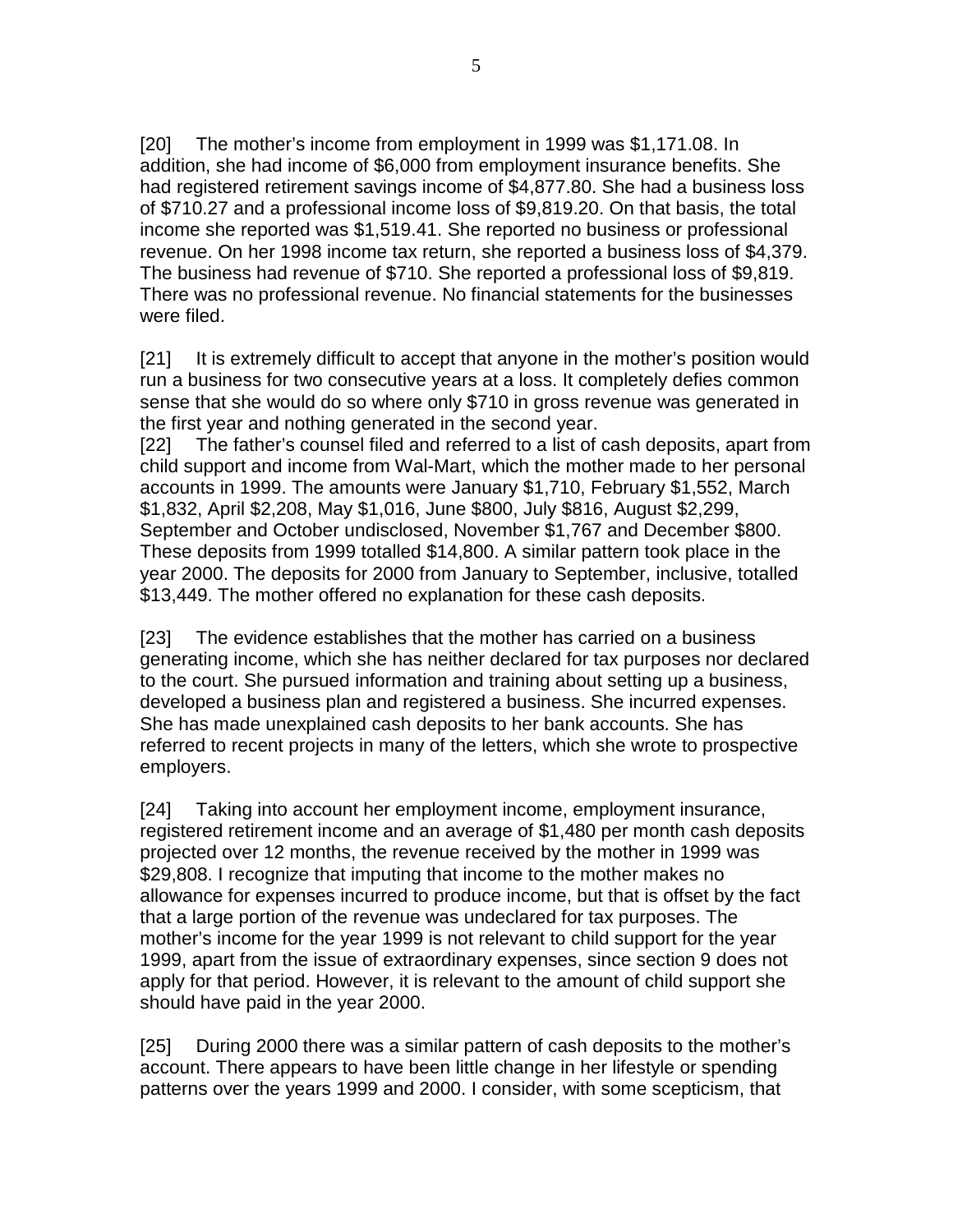she acknowledges the ability to generate a contract for \$25,000 payable over a twelve month period. When I consider these factors, and her training and experience, as well as her responsibilities to her children, I conclude that her income in the years 2000 was not substantially different from 1999. I conclude that her liability for payment for child support should be based on imputed annual income of \$29,808. The *Guideline* amount of support for two children on \$29,808 is \$443 per month.

[26] For purposes of section 9 of the *Guidelines*, neither party has presented any evidence of any increased costs of the shared custody arrangement. Nor has either party asked me to take into account any conditions, means, needs, or other circumstances affecting them or the children.

[27] The mother presented a list of expenses for the school year 1999-2000 totalling \$841, which she incurred for the children and characterized as extraordinary expenses. The husband makes no objection to the expenses or their characterization.

[28] For these reasons, paragraph 4 of the Divorce Judgment dated April 1, 1998, Action No. 96-MF-22-7459 in the Ontario Court (General Division) at Toronto is varied as follows:

- (a) Retroactive to April 1, 1998 the father shall pay to the mother the sum of \$671 per month for child support being the *Guideline* table amount for 2 children based on his 1998 income, which is found to be \$47,839.32.
- (b) Retroactive to January 1, 1999 the father shall pay to the mother the sum of \$747 per month for child support being the *Guideline* table amount for 2 children based on his 1999 income, which is found to be \$53,787.48.
- (c) Retroactive to January 1, 2000, the father shall pay to the mother the sum of \$747 per month for child support being the *Guideline* table amount for 2 children based on his 1999 income, which is found to be \$53,787.48. Retroactive to January 1, 2000, the mother shall to the father the sum of \$443 per month being the *Guideline* table amount for 2 children based on her 1999 income which if found to be \$29,808. The monthly child support amount, which the mother is to pay to the father, shall be offset against the monthly amount, which the father is to pay the mother.
- (d) The parties shall share extraordinary expenses for the children in proportion to their respective incomes. The father shall pay the mother the sum of \$541.11 being his share of the